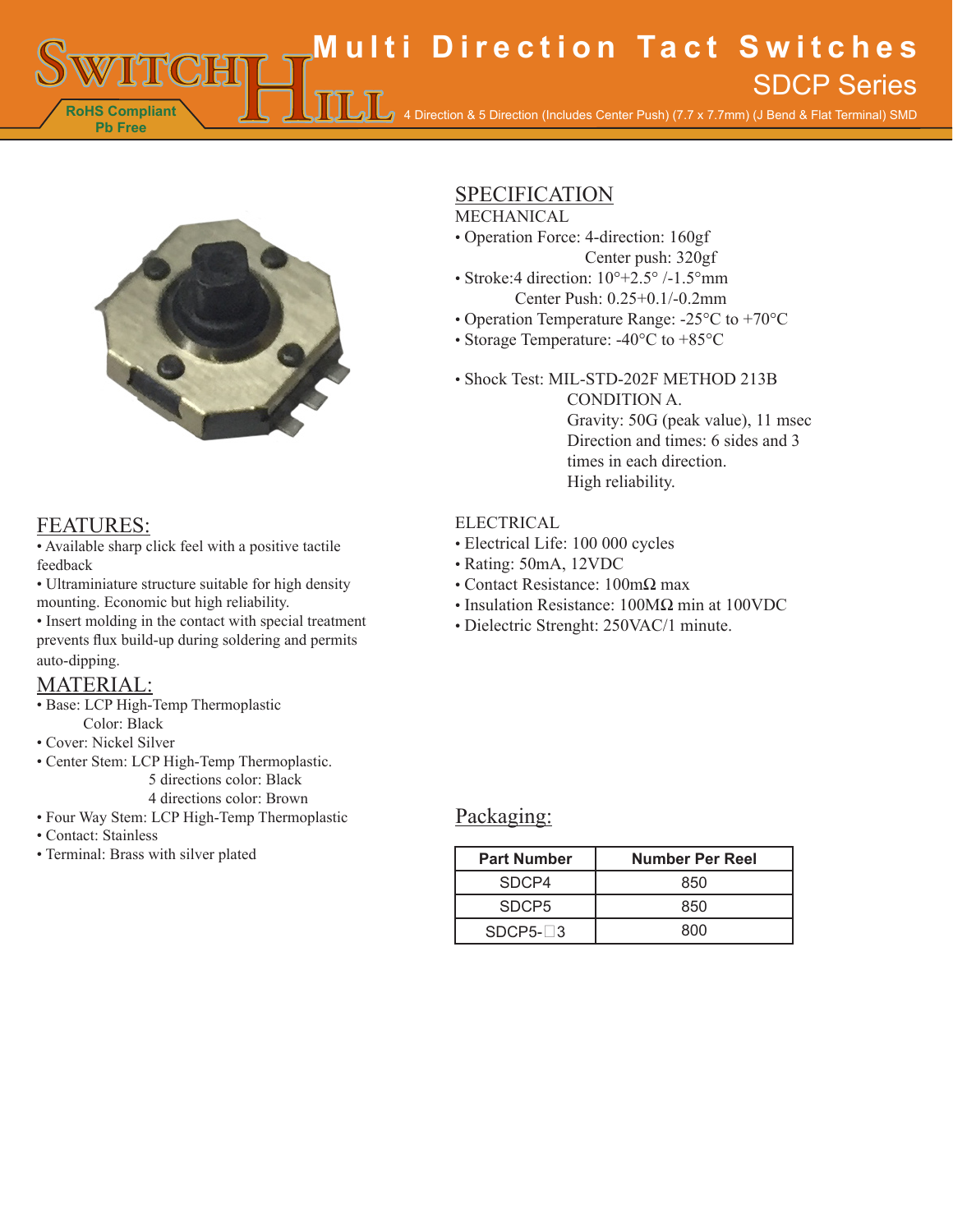# **Multi Direction Tact Switches**

**RoHS Complian Pb Free**

4 Direction & 5 Direction (Includes Center Push) (7.7 x 7.7mm) (J Bend & Flat Terminal) SMD

SDCP Series

# SDCP4-F



 $\mathbb{H}$  .

SDCP5-F

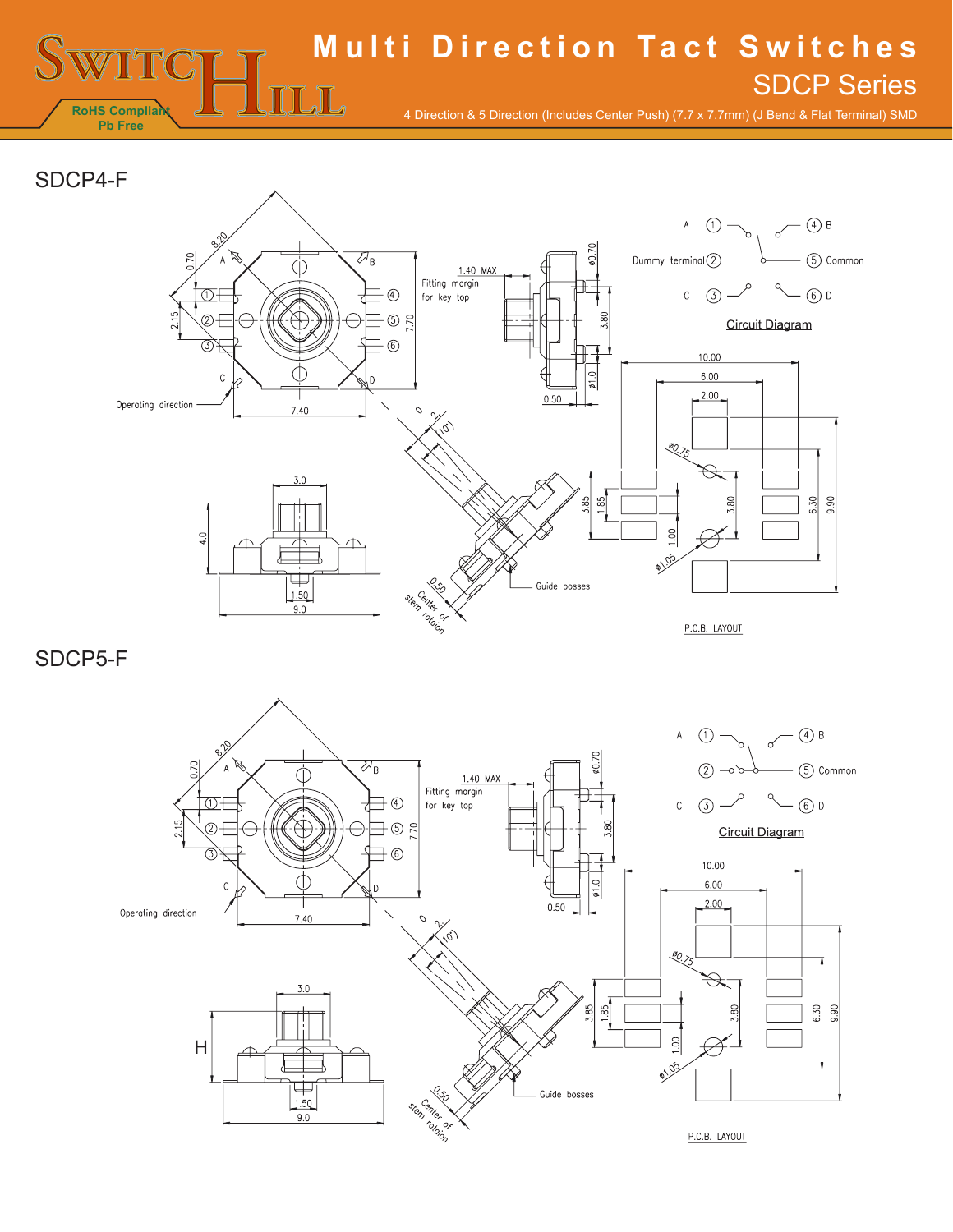**RoHS Compliant Pb Free Multi Direction Tact Switches** 4 Direction & 5 Direction (Includes Center Push) (7.7 x 7.7mm) (J Bend & Flat Terminal) SMD SDCP Series

SDCP5-J



# HOW TO ORDER: